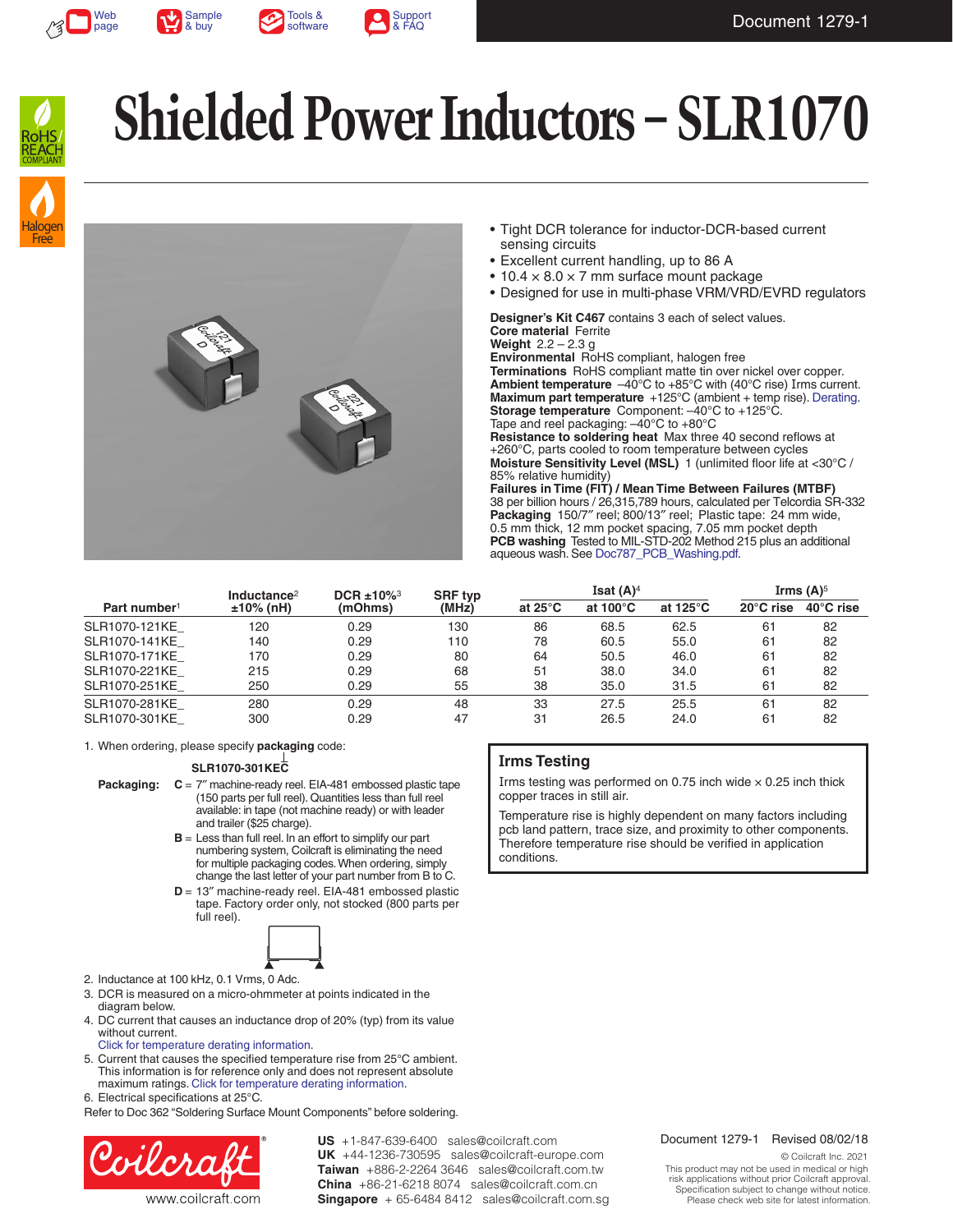

### **SLR1070 Shielded Power Inductors**









**Current (A)**

0 5 10 15 20 25 30 35 40 45 50

#### Document 1279-2 Revised 08/02/18

Coilcraft www.coilcraft.com **US** +1-847-639-6400 sales@coilcraft.com +44-1236-730595 sales@coilcraft-europe.com **UK** +886-2-2264 3646 sales@coilcraft.com.tw **Taiwan** +86-21-6218 8074 sales@coilcraft.com.cn **China** Singapore + 65-6484 8412 sales@coilcraft.com.sg

© Coilcraft Inc. 2021 This product may not be used in medical or high risk applications without prior Coilcraft approval. Specification subject to change without notice. Please check web site for latest information.